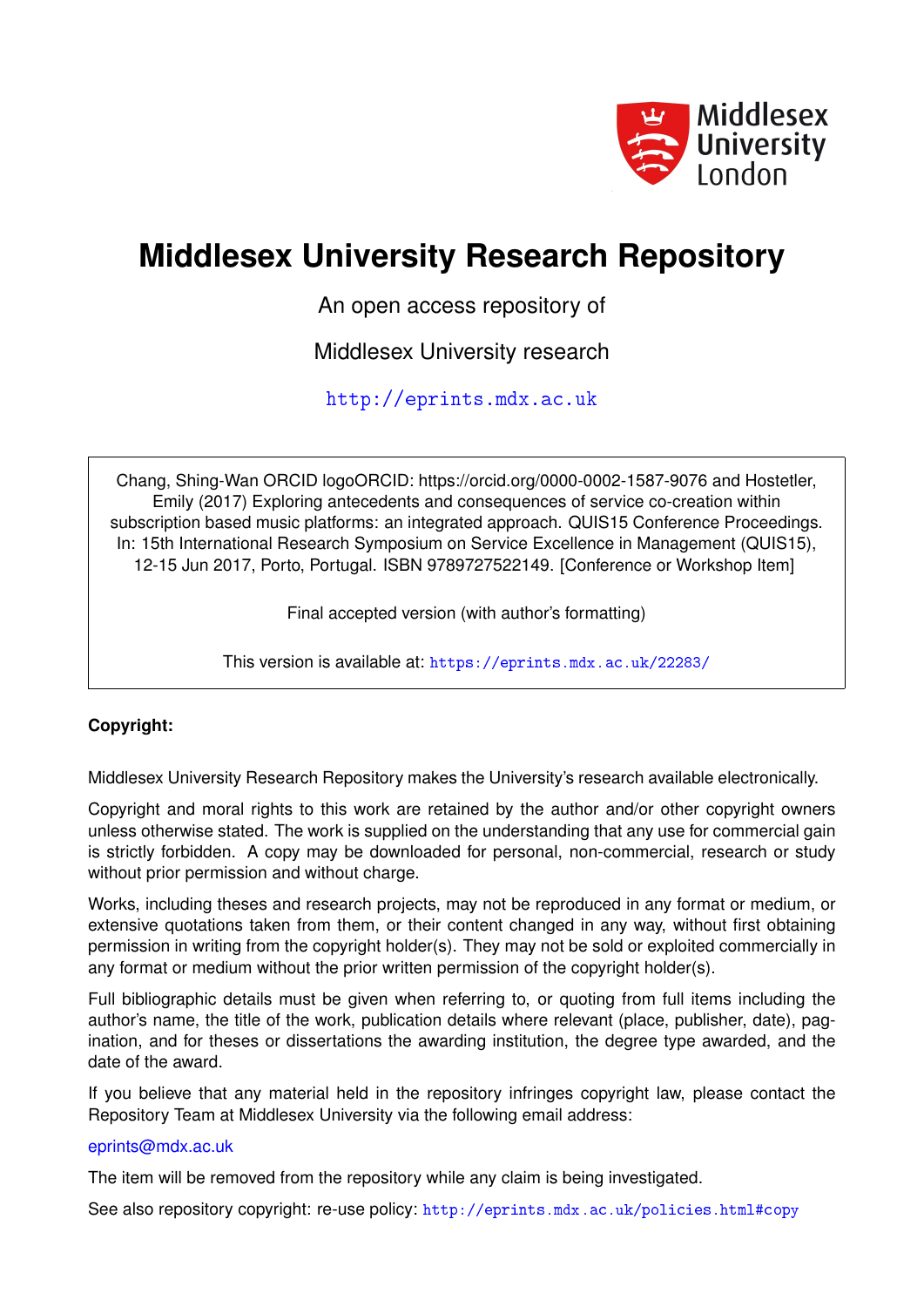#### **EXPLORING ANTECEDENTS AND CONSEQUENCES OF SERVICE CO-CREATION WITHIN SUBSCRIPTION BASED MUSIC PLATFORMS: AN INTEGRATED APPROACH**

Shing-Wan Chang<sup>a</sup>, and Emily Hostetler<sup>a</sup> <sup>a</sup> Middlesex University, UK

#### EXTENDED ABSTRACT

Over the past two decades there have been significant changes to the music industry which led to downloading, file sharing and the introduction of subscription based music platforms. These changes have caused music platform companies to compete for market share by providing the highest quality service offerings. These music platforms have gradually gained much popularity because of their growing influence on our daily lives. Nevertheless, much of the literature on music platforms is revenue centric, while little work addresses the concept of service co-creation values. The notion of value co-creation (Prahalad & Ramaswamy, 2004) posits the co-creation between the service provider and the customers in online contexts. Additionally, an increasing body of research discovers value co-creation in services, yet our knowledge about what the value is and how it is co-created in subscription based music platforms is still scarce. The literature relating to impulsive listening behavior is even more underdeveloped. To the best of our knowledge, impulsive listening behavior has not been examined. Therefore, our study aims to fill the knowledge gap by investigating customer experiences on music platforms. Drawing upon DeLone and McLean's IS Success Model (DeLone, & McLean, 2003) and Service Dominant Logic (Vargo & Lusch, 2004), we propose a comprehensive model to examine factors which promote artists' popularity and encourage customers to listen to music impulsively and stick to subscription based platforms. Measurement items of all 9 constructs (service quality, system quality, information quality, economic value, enjoyment value, relational value, impulse listening, artist popularity, customer loyalty) were adapted from previously validated instruments to ensure content validity of our survey questionnaire. All items employed a seven-point Likert-type scale (1= strongly disagree; 7=strongly agree). A pilot test through online survey was conducted with 32 participants who had used a subscription based music platform in the last six months, and some items were refined, based on respondents' feedback and results. The internal consistency of all measures was assessed by calculating Cronbach's alpha. All Cronbach's alpha values yielded acceptable results (>0.7). Subsequently, the empirical data of main survey was collected via an online survey method. The survey was distributed through Amazon Mechanical Turk in August 2016. Through the initial screening question of the questionnaire, we were able to target